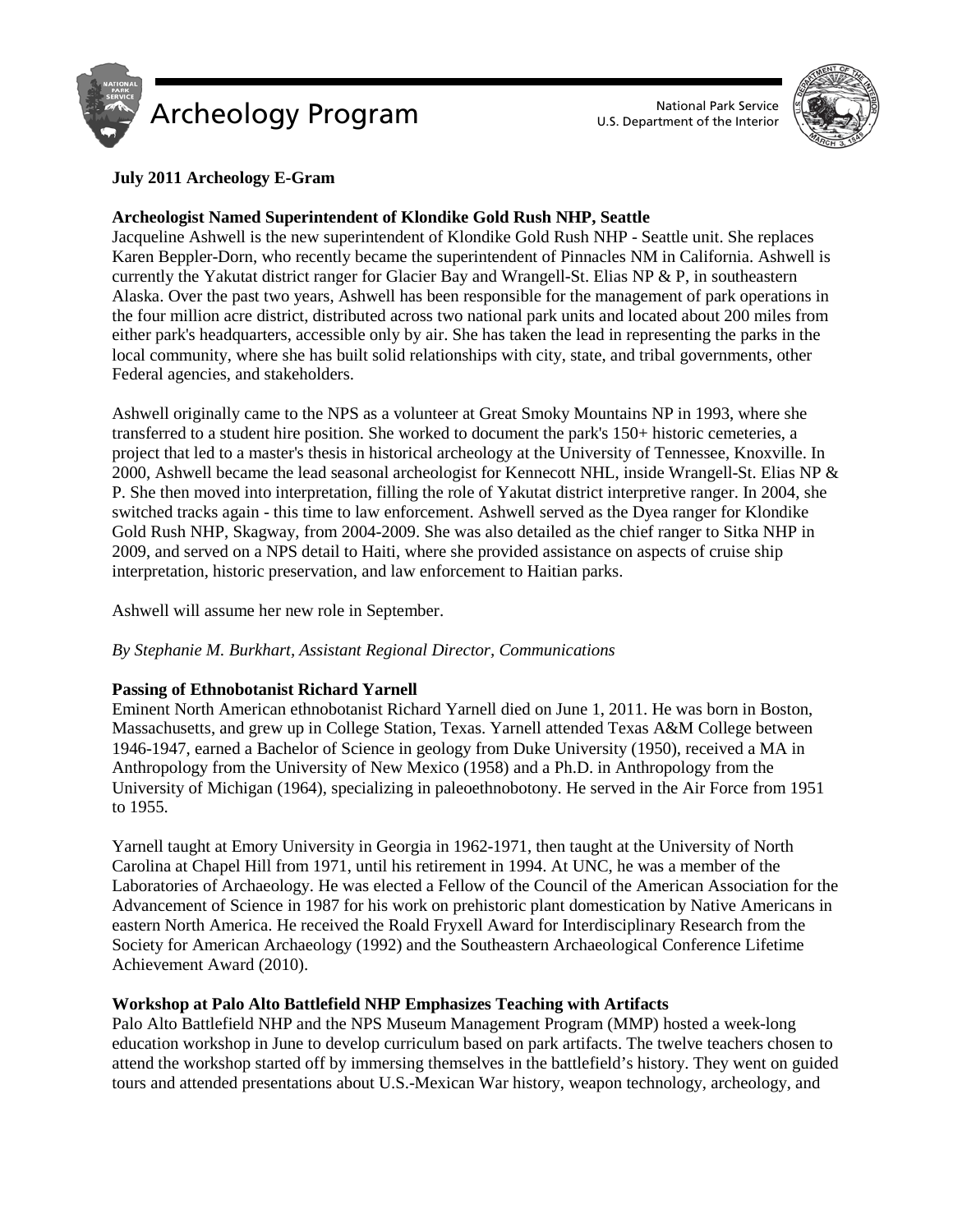NPS interpretative techniques. Their immersion continued as they participated in field trip activities including firing an air cannon, trying on U.S.-Mexican War uniforms, and analyzing replica artifacts.

Joan Bacharach, NPS MMP curator, presented a webinar on the program's curriculum development. Bacharach worked closely with the teachers via daily teleconferences. Based on their new knowledge and experiences, the teachers wrote MMP curricula. They developed creative, hands-on, interdisciplinary lesson plans. The plans include uniform construction to better understand the life of a soldier, analyzing replica cannonballs to discover the impact of weapon technology on the Battle of Palo Alto, and conducing science experiments to learn preservation methods.

Throughout the year, the teachers will test the lessons with their students. After testing, the lesson plans will be posted on the NPS MMP and Palo Alto Battlefield NHP websites for use by schools nation-wide.

*By Karen Weaver, Palo Alto Battlefield NHP Park Ranger*

## **NPS Offers Opportunities to Retired Archeologists**

The NPS expects 40 percent of the workforce, including archeologists, to retire between 2006 and 2015. Retiring NPS career archeologists are important assets for national parks and outreach programs. To retain access to skills and knowledge of retiring staff, the NPS Natural and Cultural Resource Directorates are offering a pilot Emeritus Program. The newly launched Emeritus Program provides opportunities for NPS retirees to contribute knowledge and expertise to park; regional offices; or Washington, DC, office organizations on a volunteer basis.

The Emeritus Program is part of the Volunteer Master Ranger Corps, under the umbrella of the Volunteers in Parks program. To volunteer for the Emeritus Program, contact the manager of the NPS unit in which you wish to work. The manager will help to develop a job description, time commitment, and identify resources needed.

Contact: Lynne Murdock (202) 513-7195, or Lu Ann Jones (202) 354-2219

### **Kingsley Plantation Hosts Archeology Workshop**

The Timucuan Ecological and Historic National Preserve's Kingsley Plantation staff and the Florida Public Archeology Network (FPAN) presented a teacher workshop on June 25-26, 2011. The workshop introduced the NPS' first collaboration with Project Archaeology, which is a BLM and Montana State University partnership aimed at fostering archeological inquiry. The curriculum, "Project Archaeology: Investigating a Tabby Slave Cabin" was developed by local Teacher-Ranger-Teachers with help from archeologists at the University of Florida, FPAN, and park rangers.

Teachers from a four-county area, representing diverse populations from urban, rural, public, and private schools, completed a reverse excavation, held mock debates, and toured the slave cabin sites that inspired the curriculum. "This is Florida's first Project Archaeology curriculum and hopefully the beginning of even more relationships with local teachers, " park Resource Education Chief Brian Loadholtz told educators. "We want to do whatever we can to bring national parks into the class room."

The park also hosted a facilitator training on July 6 and 7, 2011, to instruct others in hosting their own teacher workshop.

**Contact:** Emily Palmer (904) 251-3537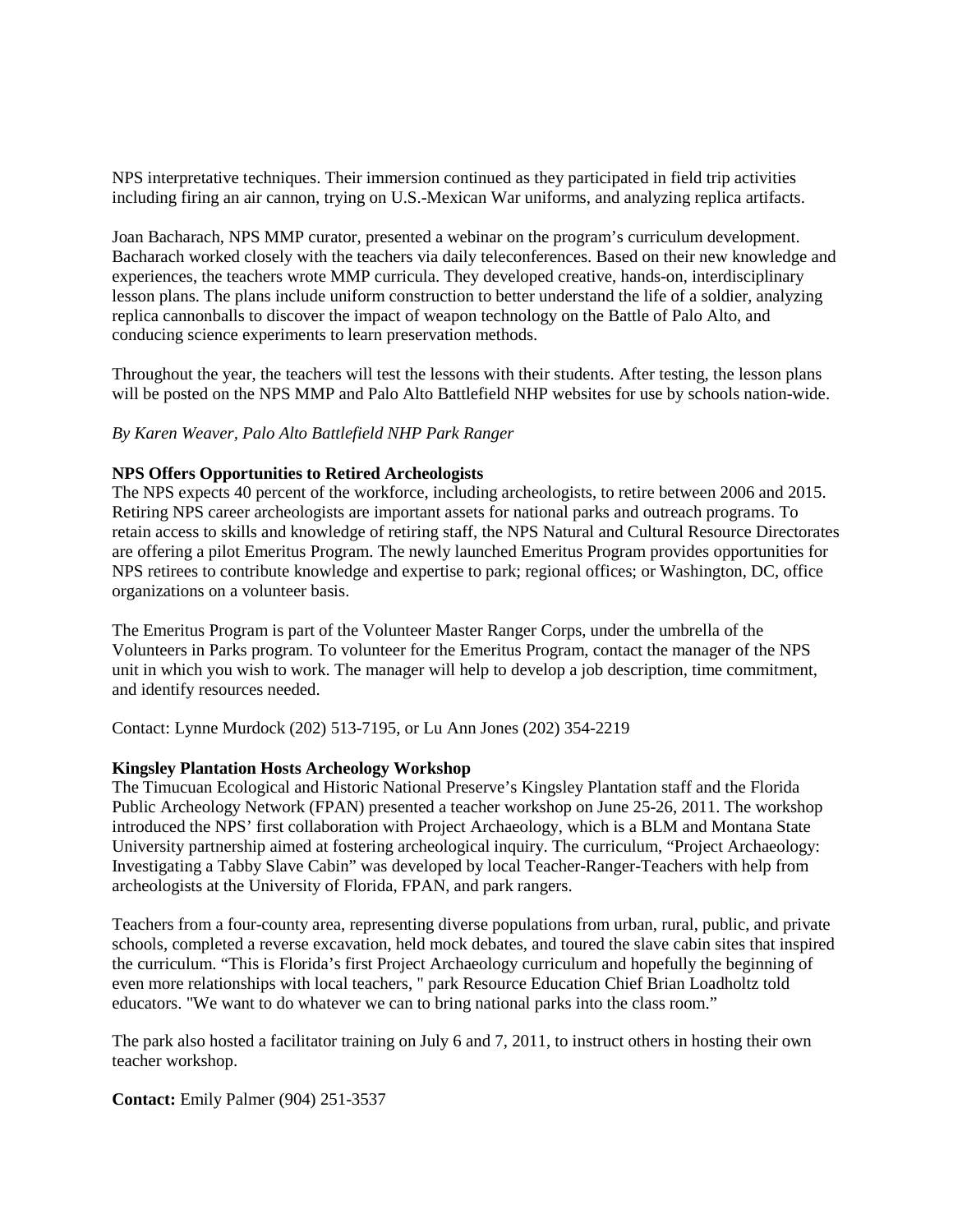# **Great Sioux Nation Holds Treaty Conference at Fort Laramie NHS**

More than 70 members of the Great Sioux Nation and other tribally-affiliated people met at Fort Laramie NHS to conduct the Sicangu Lakota Treaty Council. The park is the site of treaty signing by members of Sioux nations and the Federal government in 1851 and 1868. The purpose of the weekend Treaty Council was to plan for the Great Sioux Nation's audience with and presentation to President Obama, planned for this coming October.

Elders and members of the eight bands of the Great Sioux Nation, and the Northern Arapaho Tribe assembled at the park to plan for the meeting with the President. Tribal members participated in a treaty site blessing, a sweat lodge ceremony and conducted a dance on June 25, 2011, to commemorate the anniversary of the Battle of the Little Bighorn.

"I thank the National Park Service from the bottom of my heart for their honest effort to make this treaty conference possible and successful, especially Superintendent Mitzi Frank and her staff," said Edd Charging Elk, executive director of the Rosebud Sioux Sicangu Lakota Treaty Council. "Wopilla tanka, which means a big thank you."

"We were honored to host this event and I especially appreciate the hard work the park staff have put in this weekend to make this event a success," said Frank. "It is my hope the Great Sioux Nation comes back to Fort Laramie for further treaty discussions and to help us in how we interpret all of the events associated with Ft. Laramie National Historic Site."

# *By James Doyle, Chief of Communications and Legislation, Intermountain Region*

**Researchers use 3D Technology to Study History at Longfellow House-Washington's Headquarters** The Longfellow House-Washington's Headquarters NHS is undergoing a high-tech archeological "dig" this summer through a grant from the NPS. Unlike a traditional excavation, this project involves little to no actual digging. Rather, researchers on the site are utilizing laser scanning and radar technology to study layers of human and natural history at the Longfellow property.

"It's an entirely new age for doing survey work," said Steven Pendery, NPS Northeast Region Archeologist. "Traditional excavation is destructive and expensive, and often not justified. New technology allows us to explore historic sites economically and nondestructively." Archeologists working at the Longfellow House are preparing for a summer training program in August that will introduce students and the public to new methods of geophysical surveys and laser scanning. The Longfellow House was chosen to undergo this research because of its accessibility and manageable size of two acres. Pendery said he hopes that the Longfellow House becomes the model that many other historic sites follow.

Geophysical data will show pipes in the ground, soils of various densities, and any objects that might be buried, such as a prehistoric riverbed, or Native American remains. Laser scanner data will create a 3D image of the home and surrounding grounds. The laser equipment scans millions of measurements that can later be converted into a precise 3D model. The project at the Longfellow house, which marries two different types of technology, will provide an integrated understanding of the historic site.

The project is funded by a grant from the NPS National Center for Preservation Technology and Training. The workshop is free to students and is scheduled for Aug. 15-20, 2011. Lectures and surveys will take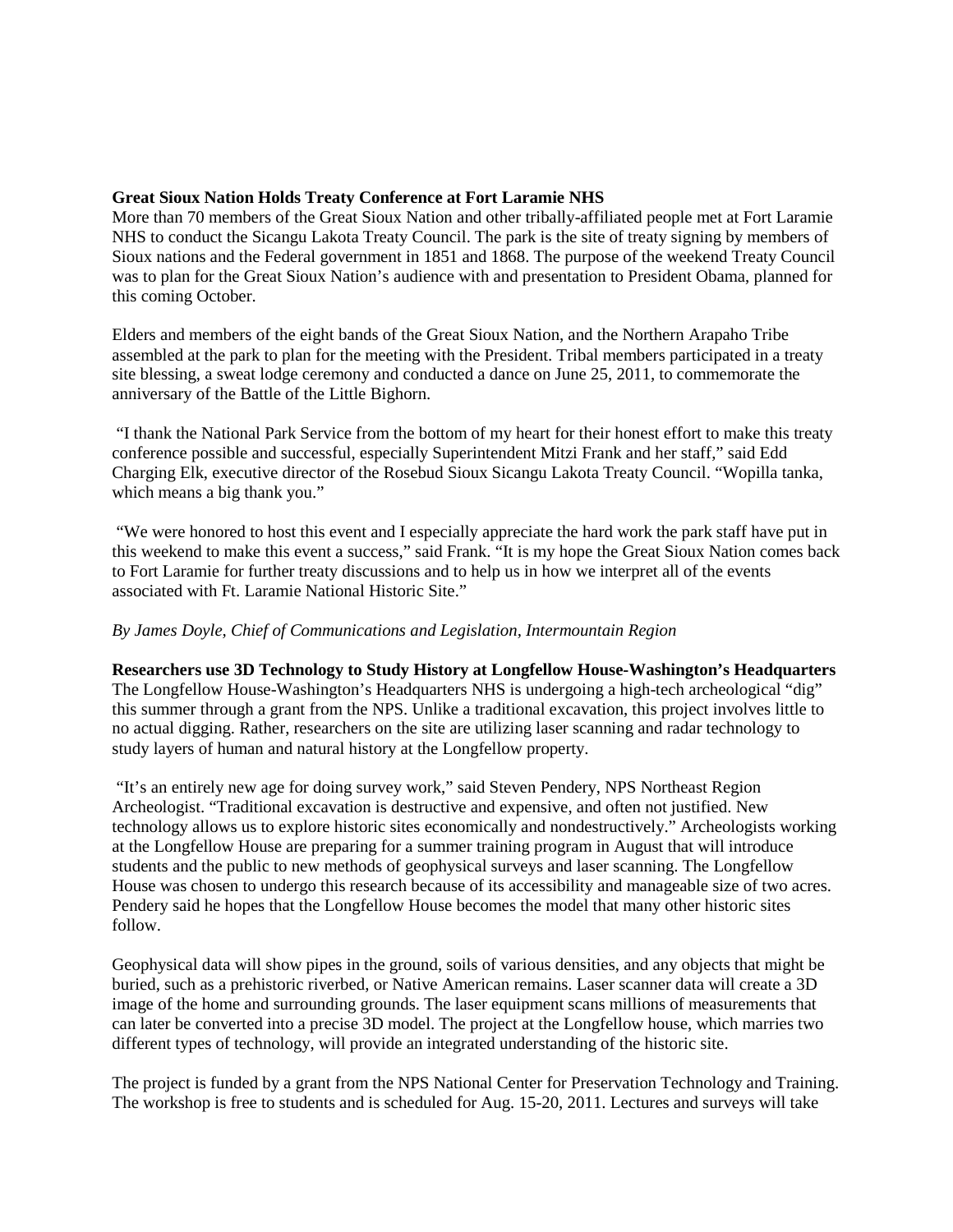place on the grounds of the Longfellow House, and the 3D visualization component will be held at Harvard University.

Read more: [Researchers use 3D technology to study history at Cambridge site -](http://www.wickedlocal.com/cambridge/archive/x1722642823/Researchers-use-3D-technology-to-study-history-at-Cambridge-siteRtRdsJ6C_) Cambridge, Massachusetts - [Cambridge Chronicle](http://www.wickedlocal.com/cambridge/archive/x1722642823/Researchers-use-3D-technology-to-study-history-at-Cambridge-siteRtRdsJ6C_) [http://www.wickedlocal.com/cambridge/archive/x1722642823/Researchers-use-3D-technology-to-study](http://www.wickedlocal.com/cambridge/archive/x1722642823/Researchers-use-3D-technology-to-study-history-at-Cambridge-siteRtRdsJ6C_)[history-at-Cambridge-site#ixzz1RtRdsJ6C](http://www.wickedlocal.com/cambridge/archive/x1722642823/Researchers-use-3D-technology-to-study-history-at-Cambridge-siteRtRdsJ6C_)

## *By Carly Gelsinger, Wicked Local Cambridge Newspaper*

### **Archeology in Workshop to Engage Youth at Fort Vancouver**

Nearly 30 representatives from youth organizations throughout the Vancouver, Washington, and Portland, Oregon, area met at Fort Vancouver NHS on May 25, 2011, to discuss ways to increase youth involvement, fill in gaps in coverage, and define the role of Fort Vancouver NHS as a partner in a regional mission. Fort Vancouver NHS Superintendent Tracy Fortmann highlighted the park's desire to evolve its existing projects to better meet needs of community groups. As Superintendent Fortmann shared, "Our desire is for this urban national park to play a pro-active, constructive role in this dynamic, amazing metropolitan area we all call home. We want to be a *go to* and long term partner, a partner you can work with, trust, and depend on to be there for your organization and the community."

Fort Vancouver NHS currently provides multiple resources for youth and their parents to actively interpret history through stories, cultural demonstrations, apprenticeships, and archeology. The park's location near schools and community centers makes it a catalyst for exposing park visitors to local history, as well as offering opportunities for involvement and employment.

Fort Vancouver NHS convened and hosted the meeting, with assistance from community planner Dan Miller of the Rivers, Trails and Conservation Assistance (RTCA) program and intern Emily Linroth from the Student Conservation Association/AmeriCorps. Participants came from local community organizations, school districts, transportation authorities, and task forces, such as the Boys & Girls Clubs, Groundwork Portland, and Vancouver/Clark County Parks & Recreation, as well as from regional and national organizations, such as the Audubon Society and the U.S. Forest Service.

The meeting was the first step in an ongoing discussion about regional planning for youth engagement. Fort Vancouver NHS and the Boys & Girls Clubs of Southwest Washington are now meeting with RTCA to develop a project proposal for fiscal year 2012 to achieve goals identified at the workshop. By bringing organizations together to discuss opportunities for partnering and leveraging resources, Fort Vancouver NHS and RTCA are finding creative ways to promote youth involvement and hopefully inspiring other parks across the country to do the same.

## By *[Dan Miller, Rivers, Trails and Conservation Assistance, and Emily Linroth](mailto:dan_miller@nps.gov_)*, *Student Conservation Association/AmeriCorps*

### **Secretary Designates New National Historic Landmarks**

Secretary Salazar has announced the designation of 14 new National Historic Landmarks in 11 states and the District of Columbia, all of which have played an integral role in the development of the country. One is archeological.

"Each of these landmarks represents a chapter in the story of America, from archeological sites dating back more than two millennia to historic train depots, homes of famous artists, and buildings designed by some of our greatest architects," said Secretary Salazar. "By designating these sites as national landmarks, we help meet the goals of President Obama's America's Great Outdoors Initiative to establish a